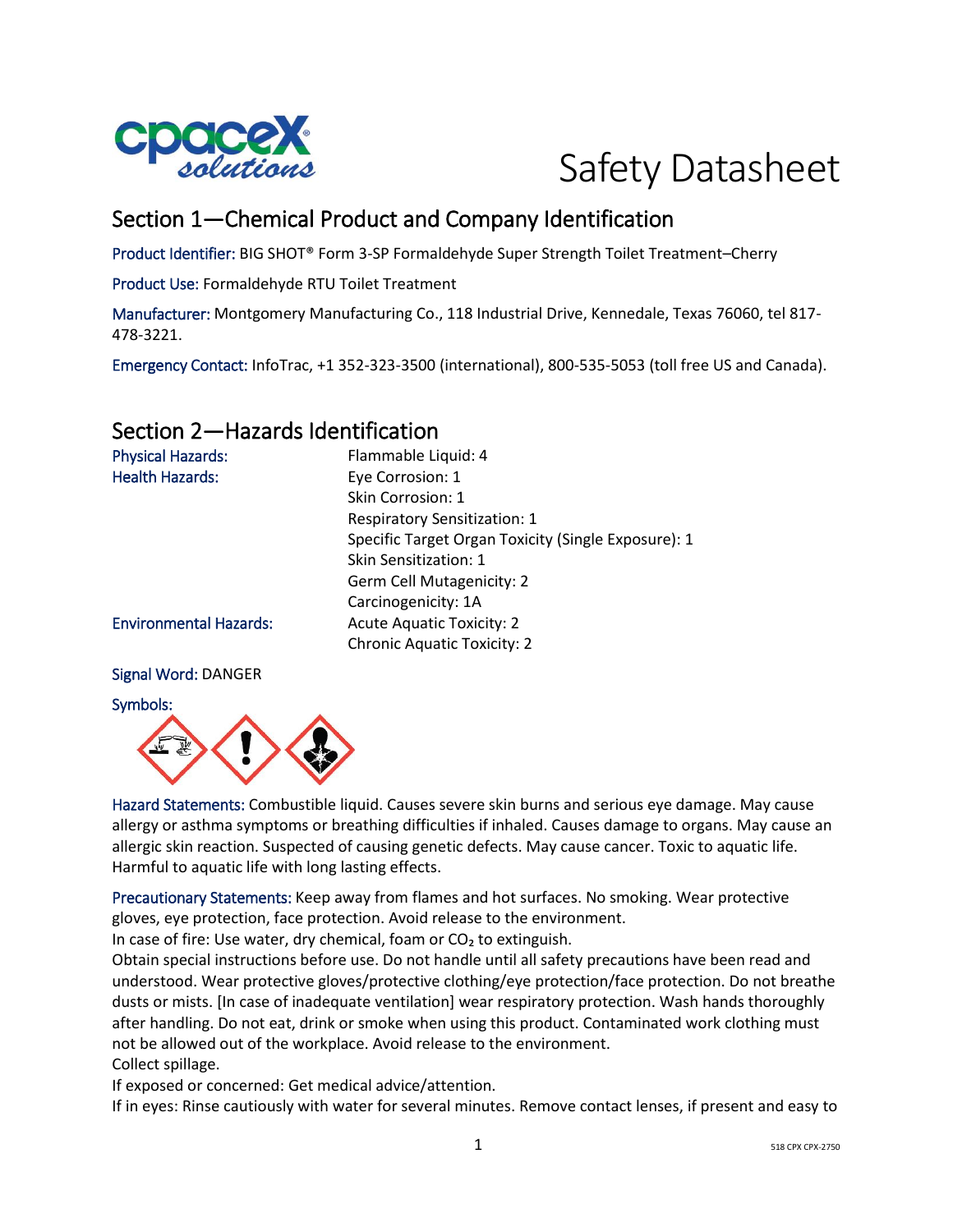do. Continue rinsing. Immediately call a doctor.

If swallowed: Rinse mouth. Do NOT induce vomiting.

If on skin (or hair): Take off immediately all contaminated clothing. Rinse skin with water/shower. Wash contaminated clothing before reuse. If skin irritation or rash occurs: Get medical advice/attention. Wash contaminated clothing before reuse.

If inhaled: Remove person to fresh air and keep comfortable for breathing. Immediately call a doctor. If experiencing respiratory symptoms: Call a poison center/doctor.

Store locked up. Store in a well-ventilated place. Keep cool.

Dispose of contents and container in accordance with local, regional, national, international regulations.

#### Other Hazards: None found.

#### Unknown Ingredients: N/D

#### Section 3—Information on Ingredients

| <b>Ingredient Name</b>                                       | Ingredient | Ingredient CAS |
|--------------------------------------------------------------|------------|----------------|
|                                                              | Percentage | No             |
| The exact chemical identities and percentages of composition |            |                |
| have been withheld as a trade secret.                        |            |                |

### Section 4—First Aid Measures

Skin contact: If on skin or hair: Take off immediately all contaminated clothing. Rinse skin with water or shower. Wash contaminated clothing before reuse. Immediately call a doctor.

Eye contact: If in eyes: Rinse cautiously with water for several minutes. Remove contact lenses, if present and easy to do. Continue rinsing. Immediately call a doctor.

Ingestion: If swallowed: Rinse mouth. DO NOT induce vomiting. Immediately call a doctor.

Inhalation: If inhaled: Remove person to fresh air and keep comfortable for breathing. Immediately call a doctor.

Most important symptoms/effects, acute and delayed: If exposed or concerned: Get medical advice/attention.

Indication of immediate medical attention/special treatment: N/D

#### Section 5—Fire-Fighting Measures

Suitable extinguishing media: Foam, carbon dioxide, dry chemical or water fog.

Specific hazard arising from chemicals: Cool container with water spray or fog to help absorb escaping fumes. Evacuate affected area. Stay upwind and avoid contact with smoke and fumes. If contact cannot be avoided wear personal protective equipment (See "personal Protective Equipment section".) including chemical splash goggles and air mask with breathing supply. Run-off from fire control may cause pollution.

Special equipment and precautions: Wear suitable respiratory equipment when necessary

#### Section 6—Accidental Release Measures

Personal precaution, protective equipment, emergency procedures: Avoid contact with skin and eyes. Do not ingest. Do not inhale. Wear Personal Protective Equipment (refer to section 8).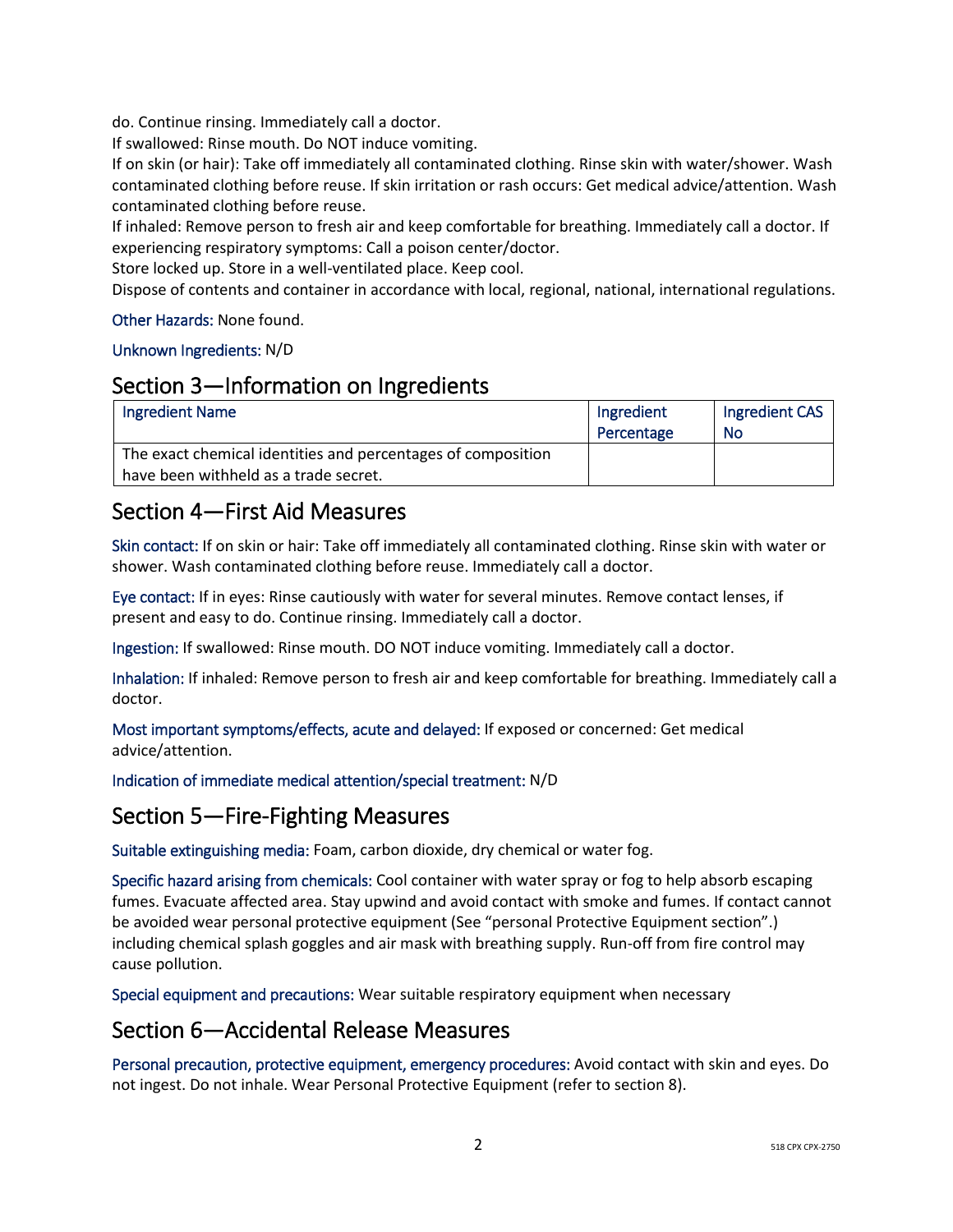Methods and material for containment and clean up: Review Fire and Explosion Hazards and Safety Precautions before proceeding with clean-up. Use appropriate personal protective equipment during clean up. Wear self-contained breathing apparatus and chemical-proof suit. Soak up small spills with earth, sand, or other noncombustible absorbent material and remove in covered containers. Dike large spills and neutralize with dilute solutions of ammonia, sodium sulfite, or sodium bisulfite and remove. Flush area with plenty of water. Comply with Federal, State, and local regulations on reporting releases.

# Section 7—Handling and Storage

Precautions for safe handling: Wash thoroughly after handling, especially before eating, drinking, smoking or using restroom facilities. Wash goggles and gloves. Launder contaminated clothing. Do not swallow. Do not get in eyes. Do not inhale mists or vapors.

Cautions for safe storage: Store locked up.

Incompatibilities: Strong oxidizing agents, caustics, strong alkalis, isocyanates, anhydrides, oxides and inorganic acids. Some formaldehyde solutions react with nitrogen dioxide, nitromethane, perchloric acid and aniline or peroxyformic acid to yield explosive compounds. A violent reaction occurs when some formaldehyde solutions are mixed with strong oxidizers.

### Section 8—Exposure controls/personal protection

#### Exposure Limits:

Ingredient 2: OSHA PEL 0.75 ppm, 0.92 mg/m<sup>3</sup>, 8 Hr. (TWA). ACHIH TLV: Ceiling: 0.3 ppm, 0.37 mg/m3, A2.

Ingredient 3: OSHA PEL 200 ppm, 260 mg/m3- 8 Hr. (TWA-Skin). ACHIH TLV: 200 ppm, 262 mg/m3 Hr (TWA)

Specific Engineering: Not established.

Individual protective equipment and measures: Eye Protection: Prevent eye contact. Wear chemical splash goggles or similar eye protection if the potential exists for eye contact. Skin Protection: Avoid skin contact. Wear Butyl rubber or neoprene gloves to prevent contact. Launder contaminated clothing before re-use. Respiratory Protection: Full face respirator with formaldehyde cartridges when vapor concentration is 1-10. Self-contained breathing apparatus when concentration is 10-100. General Hygiene: Wash hands after handling. Other Protective Clothing or Equipment: Eye wash fountain and safety shower in area.

### Section 9—Physical and Chemical Properties

| <b>Physical State: Liquid</b>                     | Flammability (solid, gas): Not Flammable    |
|---------------------------------------------------|---------------------------------------------|
| Color: Blue                                       | Vapor Pressure (mmHg): 23-26 mm Hg@77 °F    |
| Odor: Cherry odor                                 | Vapor Density (air= 1): >1                  |
| Odor Threshold: N/D                               | <b>Relative Density: 1.05</b>               |
| pH: 5.5-6.0                                       | Solubilities: In water: completely miscible |
| Melting point/freezing Point: Polymerizes and     | <b>Partition Coefficient: N/D</b>           |
| separates below 320 °F                            |                                             |
| Initial Boiling Point and Boiling Range: 212 °F   | Auto-Ignition Temperature: N/D              |
| Flash Point: >150 °F TCC (EST)                    | Decomposition Temperature: N/D              |
| <b>Evaporation Rate: N/D</b>                      | Viscosity: N/D                              |
| Upper/Lower Flammability or Explosive limits: N/D |                                             |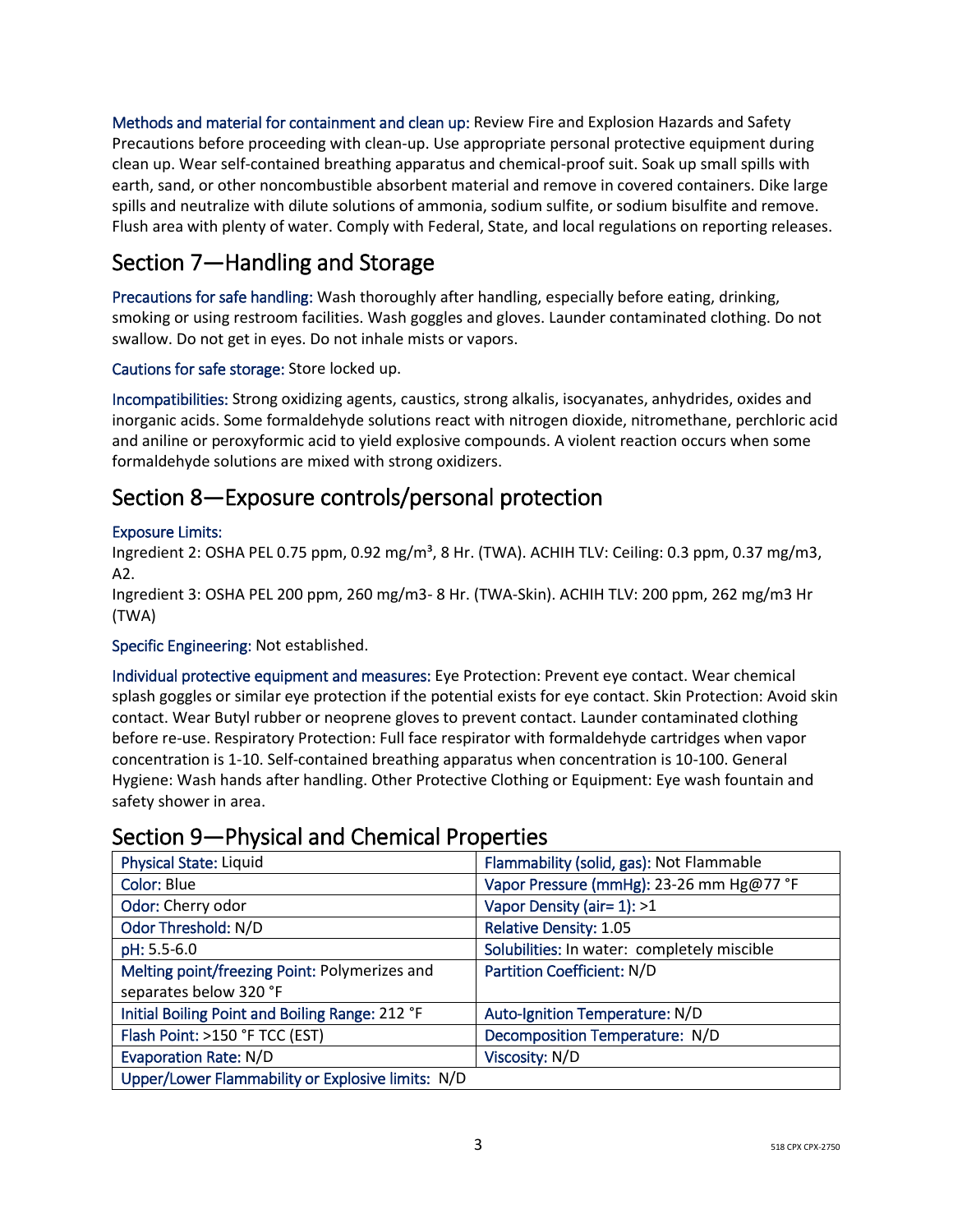# Section 10—Stability and Reactivity:

| <b>Chemical Stability: Stable</b>                  | Condition to Avoid: High heat, flames and sparks.   |
|----------------------------------------------------|-----------------------------------------------------|
| Reactivity: No specific reactivity test data       | <b>Possibility of Hazardous Reaction: Hazardous</b> |
| available for this mixture.                        | Polymerization: will not occur.                     |
| Incompatible Materials: Strong oxidizing agents,   | <b>Hazardous Decomposition Products:</b>            |
| caustics, strong alkalis, isocyanates, anhydrides, | N/D                                                 |
| oxides and inorganic acids. Some formaldehyde      |                                                     |
| solutions react with nitrogen dioxide,             |                                                     |
| nitromethane, perchloric acid and aniline or       |                                                     |
| peroxyformic acid to yield explosive compounds.    |                                                     |
| A violent reaction occurs when some                |                                                     |
| formaldehyde solutions are mixed with strong       |                                                     |
| oxidizers.                                         |                                                     |

# Section 11—Toxicological information:

Information on the likely routes of exposure: Skin contact, eye contact, inhalation, ingestion.

| <b>Chemical Name</b>                          | Oral LD50              | <b>Dermal LD50</b> | <b>Inhalation LD50</b> |
|-----------------------------------------------|------------------------|--------------------|------------------------|
| Ingredient 1                                  | $>900$ mg/kg           | N/D                | N/D                    |
| Ingredient 2                                  | $100 \,\mathrm{mg/kg}$ | N/D                | 590 mg/kg              |
| Ingredient 3                                  | >5,600 mg/kg           | N/D                | N/D                    |
| Ingredient 4                                  | $1,300$ mg/kg          | N/D                | N/D                    |
| Product as a Whole                            | 2,857 mg/kg            | N/D                | N/D                    |
| The exact chemical identities and percentages |                        |                    |                        |
| of composition have been withheld as a trade  |                        |                    |                        |
| secret.                                       |                        |                    |                        |

Important symptoms: Refer to Section 4—First Aid Measures.

Effects of Acute Exposure: Harmful if absorbed through skin caused general tissue damage. Methanol liquid and vapor can penetrate skin and mucous membranes. Skin contact should be avoided. Causes eye burns. Ingestion (swallowing): May be fatal or may cause blindness.

#### Effects of Chronic Exposure: N/D

Carcinogenicity: Ingredient 2: is listed as a carcinogen on the following: IARC, NTP, OSHA, ACGIH. It is listed on IARC as Group 1 human carcinogen for rare nasopharyngeal cancer in humans.

#### Other Data: N/D

# Section 12—Ecological Information:

Ecotoxicity: Toxic to aquatic life. Harmful to aquatic life with long lasting effects.

LC50: 10-100 mg/l, 96 hours (Fish) EC50: 2 mg/l, 48 hours (Daphnia) IC50: 0.4 mg/l, 24 hours (Algae)

| Persistence and degradability: This product is | Bioaccumulative Potential: N/D |  |
|------------------------------------------------|--------------------------------|--|
| readily biodegradable.                         |                                |  |
| BOD7 0.3 $g/g$                                 |                                |  |
| COD 0.4 $g/g$                                  |                                |  |
| TOC 0.15 $g/g$                                 |                                |  |